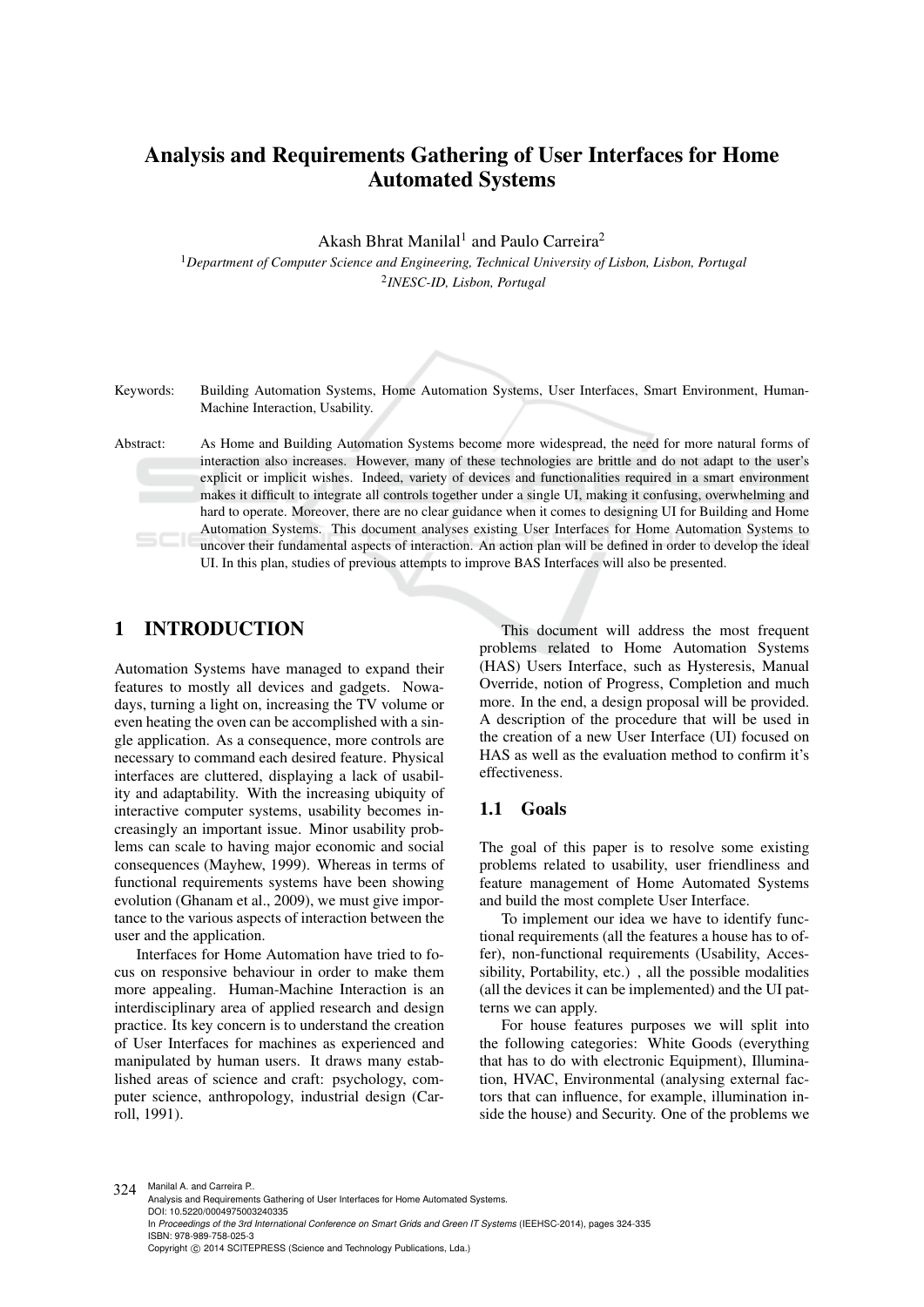will face is how to build a single User Interface for all those categories and still make it user friendly.

#### 1.2 Problem Definition

Home automation and controls provide advanced functionality to homes using distributed control systems. Demand for energy efficient solutions, enhanced security, increased venture capital funding, and greater convenience are some of the factors that have led to the growth of the home automation and controls market. The market is, currently, at the high growth stage of the industry life cycle, and is expected to remain in this phase till 2018.

The majority of existing Home and Building Automation Systems focus on functionality gathering, house features, integrating with external systems or even improving response time. Even though they are significant points, they conceal other requirements that also are of major importance to the proper functioning of systems and acceptance from users.

With this work we propose to resolve the following issues: notion of progress and completion (real-time feedback), Hysteresis and Manual Override. Giving the user a accurate progression state during the course of a requested action allows him to have a real-time knowledge of the state of his request. The same goes to the notion of completion. Solving this problem has a great impact on Home and Building Automation Systems (HBAS) since they can make use of this solution to any kind of request.

Hysterisis is the dependence of a system not only on it's current environment but also on it's past one. Regarding BHAS, we can identify Hysteresis problems when a user wants to perform an action that contradicts a previous one. Solving this problem, we would be not only conserving the system itself but also the physical hardware that could be affected by it.

Manual Override is an action where the control is taken from an automated system and given to the user. The conflict resides in what the system should do, either gives full responsibility to the user, allowing him to fully override any scheduled event or refuses to cede control, making the user less empowered.

Although there are several other issues to be identified, we believe that solving at least these three would show great improvements for Home Automation Systems.

# 2 CONCEPTS

User Interface is the visual part of computer application through which a user interacts with a software. It determines how commands are given to the computer or the program and how information is displayed on the screen. However, the field that studies how UI's should be designed is much wider than it's definition. In this section we will introduce the concept of Smart homes and Human-Machine Interaction. Both of them will be related with UI designs referencing Ten Usability Heuristics.

#### 2.1 Smart Homes

Smart homes go by several names, including Integrated Control Systems (ICS) and Home Automation Systems (HAS). By any name, these systems are used to control devices around the home. Home electronics and appliances including doors, lights, surveillance systems and consumer electronics are some examples (Humphries et al., 1997). Control Systems can also provide information, meaning, users can find out how much electricity they have used on specific appliances and utilities can read meters remotely (Han et al., 2010). An important goal of smart home research becomes how to appropriately expand system capabilities to produce more control both perceived and actual (Davidoff et al., 2006). To provide mobility, usually, users are able to control with a smart-phone or tablet. However, these systems lack user friendliness and are neither intuitive nor realistic (Wimsatt et al., 2006).

Domestic technologies have been adopted at different rates throughout the years. To better understand the direction smart home technologies are taking and what programmers and scientist believe is the next evolution for HAS (Harper, 2003), it is important that we distinguish the concepts of *time-saving* goods and *time-using* goods (Bowden and Offer, 1994). The first ones are meant to reduce the time needed to complete a task, in order to have more time for yourself. Vacuum cleaners, washing and drying machines are some examples. The majority of these goods took decades to diffuse and all of them are clearly related to household income. As for time-using goods are those which occupy free time and improve its quality by giving the user more to entertain. Television, radio and video are the most common and well-known time-using goods for most people. Unlike time-saving goods, these have spread quickly and showed much less relationship to household income.

The relation between these two goods rely on the time they occupy. The more people spend time using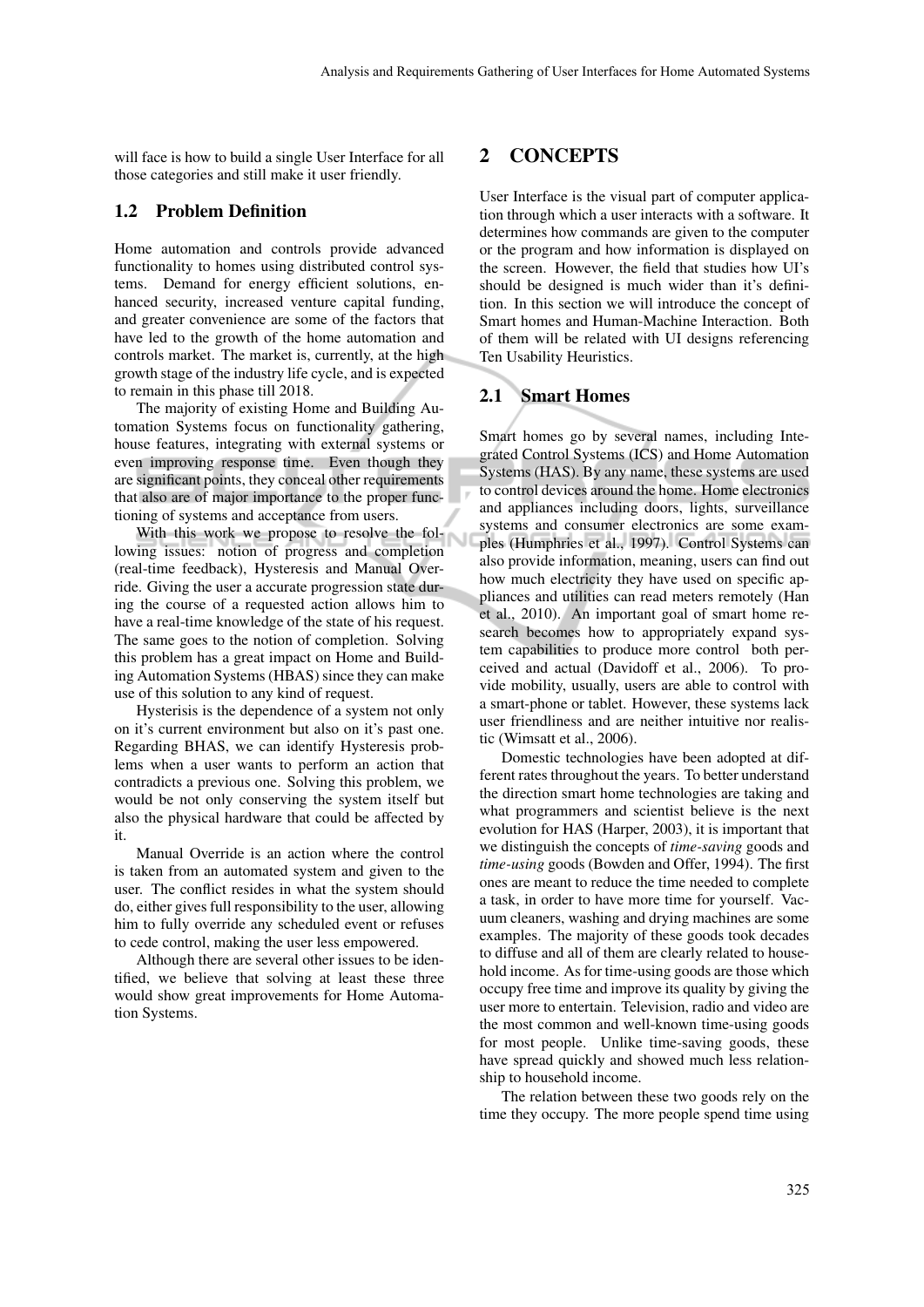goods like television or radio, the less they have to complete house tasks. This can be considered the motivation needed to start thinking about smart homes.

#### 2.2 Human-Machine Interaction

Human-Machine Interaction (HMI) is described as the interaction between human users and machines. The abbreviation HMI should be considerably extended to cover the ergonomics challenges presented by the contemporary, highly complex and dynamic human-machine systems. The notion remains a key point with its properties of friendliness, usability, transparency, etc. However, cognitive ergonomics has developed a large number of studies on human automation relationship failures, which concern what is behind the interface (Baecker and Buxton, 1987).

The degree of automation in control of dynamic systems has substantially been increased over the last decades. This is true for all technical systems. High levels of safety, performance and efficiency have been achieved by means of the raise use of automatic control. The need for improved Human-Machine Interaction (HMI) spread proportionally to the degree of automation. Generally, increased automation does not replace human users who are interacting with the machine, but shifts the location of the interface between both. Higher complexity and more sophisticated control structures require a new quality of communication and co-operation between human and machine. From the front line humans operator point of view, machines are not only tools but also possibly autonomous agents and some coherence must be maintained between humans and machines actions on the environment, regardless the interface (Johannsen, ).

#### 2.2.1 Usability Heuristics

We can analyse UI's through analysis techniques, computerized procedures, empirical methods and *heuristic methods* (Nielsen, 1994; Nielsen and Molich, 1990). The last one consists in presenting an UI to a number of people that are asked to evaluate a set of usability principles. The original set of heuristics used for several early studies was developed with the main goal of making the method easy to teach (Nielsen and Molich, 1989). In order to normalize the evaluation set of usability principles, Jakob Nielsen defined what is considered to be the Bible of Usability Evaluation:

Visibility of System Status, meaning, the system should always keep users informed about what is going on, through appropriate feedback within reasonable time;

- Real-world Conventions should be followed, making information appear in a natural and logical order (words and phrases);
- Supporting Undo and Redo is necessary in case users choose system functions by mistake and need to leave the unwanted state without having to go through an extended dialogue;
- Consistency and Standards prevent users from wondering whether different words, situations, or actions mean the same thing;
- Eliminating Error-prone conditions or showing confirmation boxes before users take an action will help make it clearer;
- Minimize the user's Memory Load by making objects, actions, and options visible. Instructions for use of the system should be visible or easily retrievable whenever appropriate;
- Flexibility and Efficiency of Use for more experienced users, the system should allow them to speed up the interaction so they can execute the desired task;
- Stick with what Really Matters . Dialogue boxes should not contain irrelevant information. Overflow of information might confuse the user and will eventually hide the focus point;
- Help users Recognize, Diagnose, and Recover from Errors. Error messages should be expressed in plain language, precisely indicating the problem, and constructively suggesting a solution;
- Provide Help and Documentation even though it is better if the system can be used without it. Any such information should be easy to search, focused on the user's task, list concrete steps to be carried out, and not be too large.

# 2.3 Fundamental Aspects of Interaction with HAS

#### 2.3.1 Feedback Issues

Feedback is the process part of a chain cause-andeffect. Wondering what a software program is doing is a common way to confirm that UI lacks clear information. Feedback principles in a UI needs to be immediate and synchronized with user action. As for Home and Building Automation Systems (HBAS) there are a specific set of responses an UI should give to their users.

Hysterisis is the dependence of a system not only on it's current environment but also on it's past one. This dependence is due to conflicts on internal states.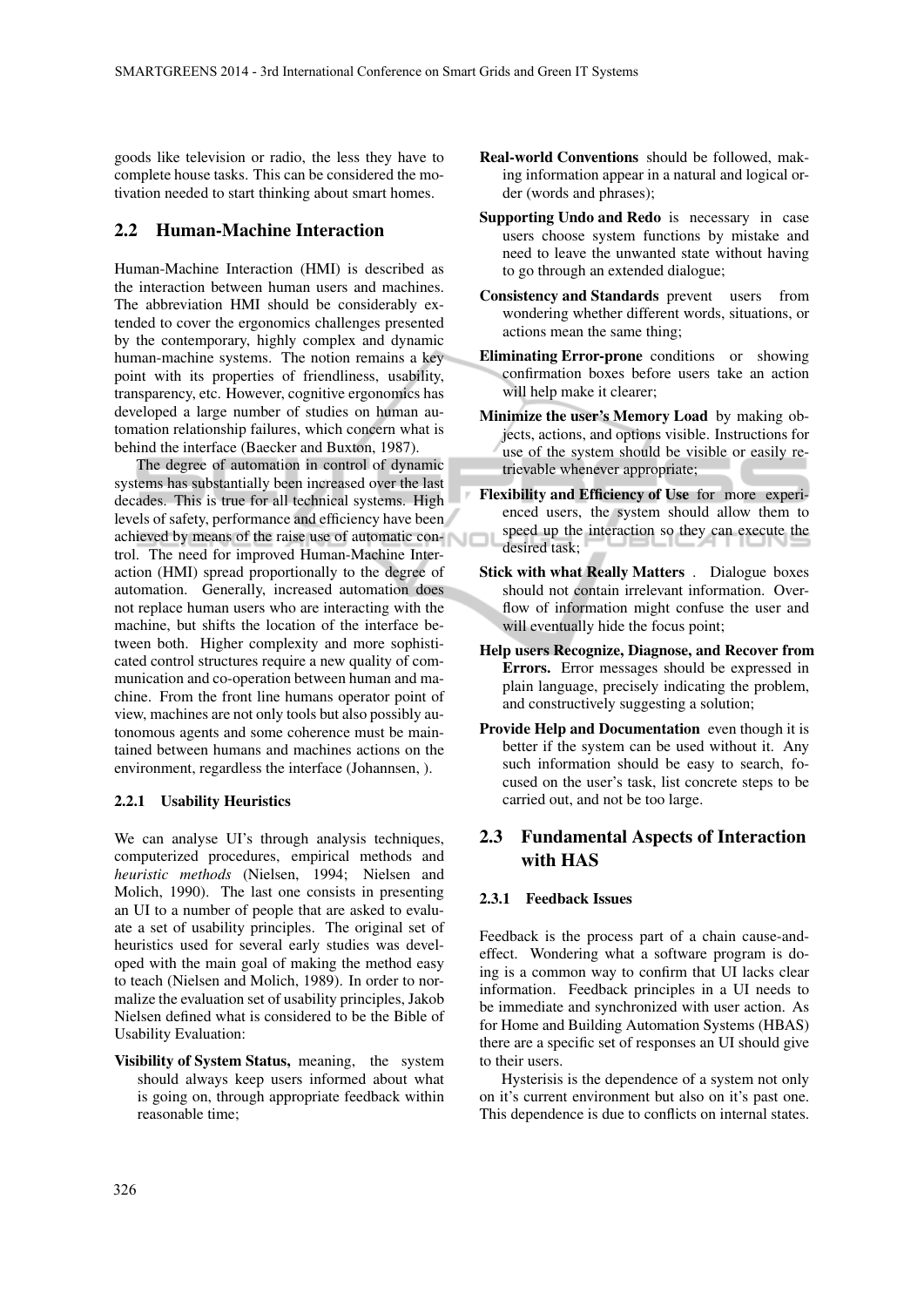To avoid conflicts, it's history must be known (Visintin, 1994). We can identify this problem every time a user requests a functionality that is exactly the opposite of the previous one in a short amount of time. Opening and closing blinds and turning the heater on and off are some examples of such problem. To an HBAS it is relevant to determine whether the application should not allow the user to complete his task or simply showing a warning message to acknowledge the user that his request might cause conflicts.

Other kinds of feedback issues come from Progress and Completion of tasks. For the first one we can show the user an accurate progression of the requested action by measuring the average time to complete the activity (Best Effort). Once the average time has passed, a message is shown to the user, confirming the completion of the task. This approach may lead the user in error since we cannot be certain the task is already completed. The second option is to give the Feedback Bus the responsibility of sending and acknowledge (ACK) signal to confirm when the task is completed. The last choice and the most common one, is using a motion sensor in order to get physical feedback. This approach can cause issues if an object is preventing the motion sensor to read correctly.

Manual Override is an action where the control is taken from an automated system and given to the user. When building HBAS, the main goal is to give the user as less work as possible to perform tasks. However, the system should be prepared to deal with exceptions. On extreme cases, giving the machine full responsibility for automations of all features of the house can become an issue. If they follow rules installed by the manufacturer or required by law and refuse to cede control in some situations then the owners of the devices may feel less empowered, alienated and lacking true ownership.

The last two feedback issues are related to Conditions and Energetic Behaviour. The first one is an issue frequently related to temperature. Considering a scenario where an user is using an application connected to all devices in the house, including HVAC, and pretends to turn the heater on. As the temperature rises, the system should be able to control it so it doesn't get uncomfortable to the user (too hot or too cold). Energetic Behaviour relates to how the user deals with his house. The UI should be capable of changing users behaviour in order to save electricity and water.

#### 2.3.2 Control Abstractions

There are many ways users can interact with the system. Each of them can have different results and raise distinct issues. Control abstractions can be distinguish between Spatial, Equipment and Services. For each one of them a different UI should be presented since they possess distinct features.

Spacial requests are what we call Scenarios. They allow the user to change multiple features at the same time in order to create the environment he wishes. Taking an everyday situation such as a user wanting to watch a film, there should be a scenario that is able to dim the living room lights, turns on the tv, turns off any other light and starts the film. Spacial requests involves the whole house and all its features. To represent this control in an UI, besides showing the possible scenarios, the layout should contain the details of each of them.

Controlling Equipments allows the user to make system requests targeted to a specific equipment. The action to be applied to the equipment does not have to be detailed. Requests like dimming all the lights to twenty percent are considered equipment requests.

Requesting for a service is the same as saying that the user wants a specific task to be performed. For example, turning on the lights. These types of services are what make the UI vast and showing too many of these can make the UI less User Friendly and very confusing. It is important that we organise all features with categories so the user finds it easier to request a specific service.

# 3 RELATED WORK

In this section we will address theoretical studies related to HAS characteristics and their User Interfaces. Firstly we will present the notion of portable systems and remote access. Then we will show some systems capable of controlling various house features with only one UI and in the same section we will discuss customisable UI's.

#### 3.1 Portability and Remote Access

Regarding HAS in relation to portability, typical user interfaces for controlling home systems include computer displays with touch screens, dedicated display devices such as LCD panels with buttons or a touch screen or hand-held remote controllers. All of these examples are devices which are dedicated for control only. The users require extra space and incur extra expenses for them. In some cases, these display devices are installed into walls. In these cases, special installation work is necessary and it becomes very difficult to modify the devices and/or their location. In the case of hand-held remote controllers, the display capabilities are limited and the functions are typically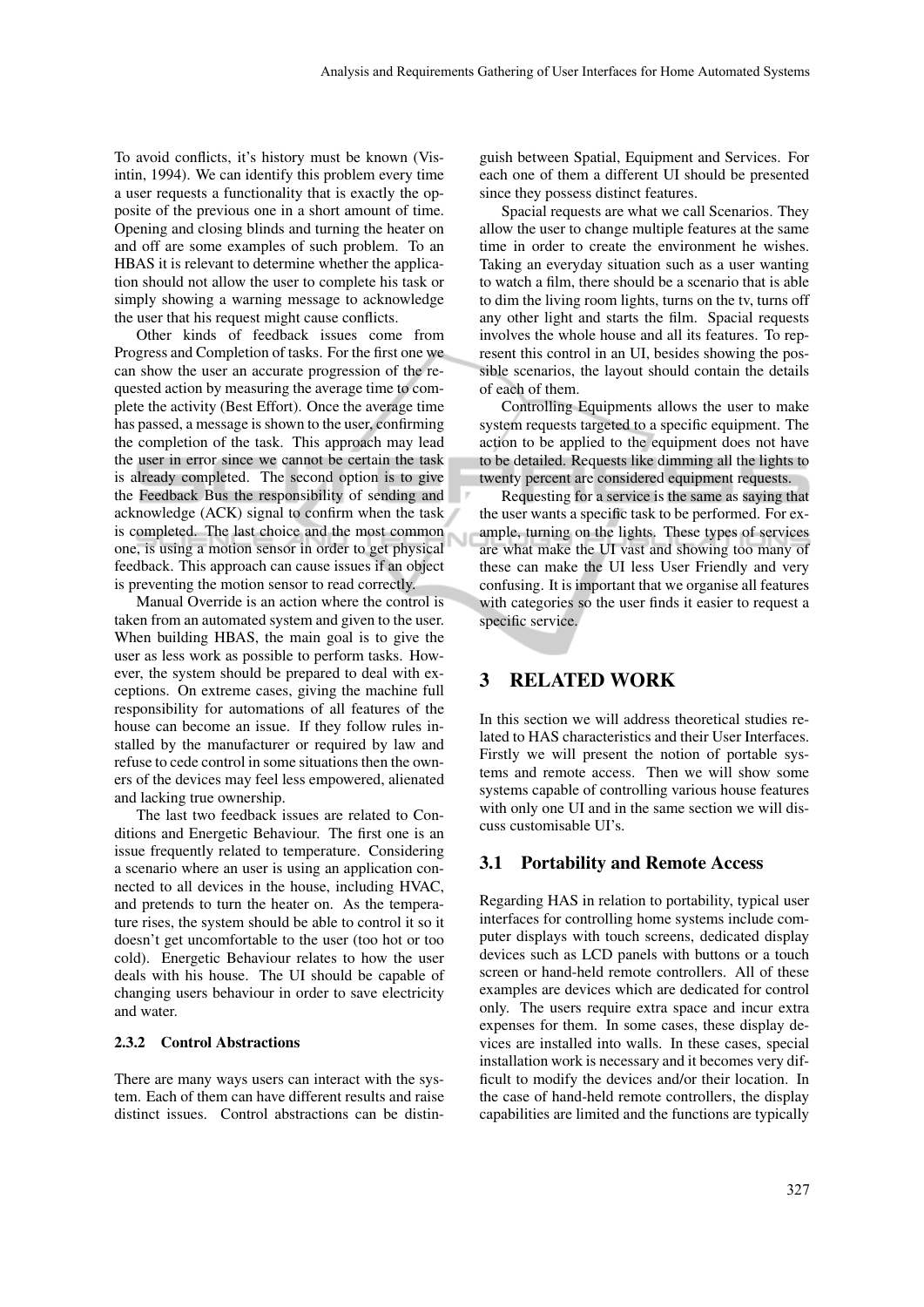dedicated to specific purposes such as lighting control. Portability began to matter and attempts where made in order to overcome those drawbacks.

In 1996 a method for menu-driven UI, more particularly, for distributing menus throughout a home, was presented (Fujita and Lam, 1996). In order to make the software portable, functions could be implemented using a personal computers, infra-red, remote controls, home distributed networks and television receivers. This invention was advantageous in a way that menus could be distributed to any place in a home, users could control the home system and outside services from any display location in the home and different menus could be distributed at the same time to distinct display locations.

In 2005, a mobile-based HAS solution was introduced (Van Der Werff et al., 2005). The design consisted on a mobile phone with Java applications, a cellular modem, and a micro-controller. User friendly graphical UI was provided on the mobile phone through applications developed in Java programming language. The controller board resided at home and worked as a home server, which carried out the task of operating and monitoring house appliances. The home server communicated with the remote control via cellular modem.

More recently, a ZigBee-Based Home Automation System was proposed (Gill et al., 2009). ZigBee is a specification for a set of communication protocols used to build personal area networks built from series of small, low powered digital radios (Alliance, 2006). It is based on an IEEE 802.15 standard. Zig-Bee devices often transmit data over longer distances by passing data through intermediate devices to reach more distant ones, creating a network with no centralized control or high-power transmitter/receiver able to reach all of the networked devices. The decentralized nature of such wireless *ad hoc* networks make them suitable for applications where a central node can't be relied upon.

Another key feature for HAS is the capability for *remote operation*. Considerable efforts have been put into the development of remote control systems for home automation. With the proliferation of Internet, various Internet-based remote control architectures for home automation have been proposed (Al-Ali and Al-Rousan, 2004; Corcoran and Desbonnet, 1997). These systems rely on the Internet as the medium for communication and generally feature friendly graphical user interfaces. Home gateways provide network interoperability, a simple and flexible user interface, and remote access to the system.

#### 3.2 All in One and UI Customisation

Home Automated Systems have been making an effort to control all house features. The standard approach now commonly used is for each device or system in a given environment to be controlled according to a particular methodology which might differ dramatically from other systems (Stein et al., 2000). For example, a home might include a security system, an entertainment system, an environmental control system, and so forth, each with it's own unique interface. By requiring the user to learn several methods of operating each system or set of devices in the environment, it is more difficult for the user to become familiar with the various systems and to take full advantage of all their features. Another drawback associated with this standard approach is that the use of different interfaces may result in an increase in the amount of space taken up in the setting. More and more users want a single application capable of controlling Illumination, HVAC and white goods.

Liu and Xian approached this problem particularly for disabled people (Liu and Xian, 2007). The system was build so as to merge all house features. To enhance the experience, a voice controlled, User Friendly UI was carefully designed, so that user could use not only standard keyboard and mouse, but also the voice to control home environments including lights, TV, radio, VCD/DVD player, fan, and air conditioner. Furthermore, the self-designed software applied home automation control idea to internet access and PC application software access with the features of surfing the internet, sending and receiving emails, using other PC software such as Microsoft Office.

A report by William Wimsatt went further and in addition to gathering features, developed a contextual UI (Wimsatt et al., 2006). Contextual Interface is a product of a design process in which the various interface features are selected to improve the users ability to operate the interface. Examples of interface features that can be controlled include the selection of controls, size, shape and position, background and foreground colour schemes, sounds, as well as the selection of actions that are initiated by operating a control. In most graphical user interfaces these items remain static so that irrespective of the context, a control such as a *start* button, remains in the same place on a display with the same appearance and performs the same function. This invention involved two levels of contextual relevance.

First, the user interface as a whole is contextually sensitive to the elements appearance (e.g., colour, size, font, etc.) and their behaviour vary depending on the context of the control unit (CU). The context of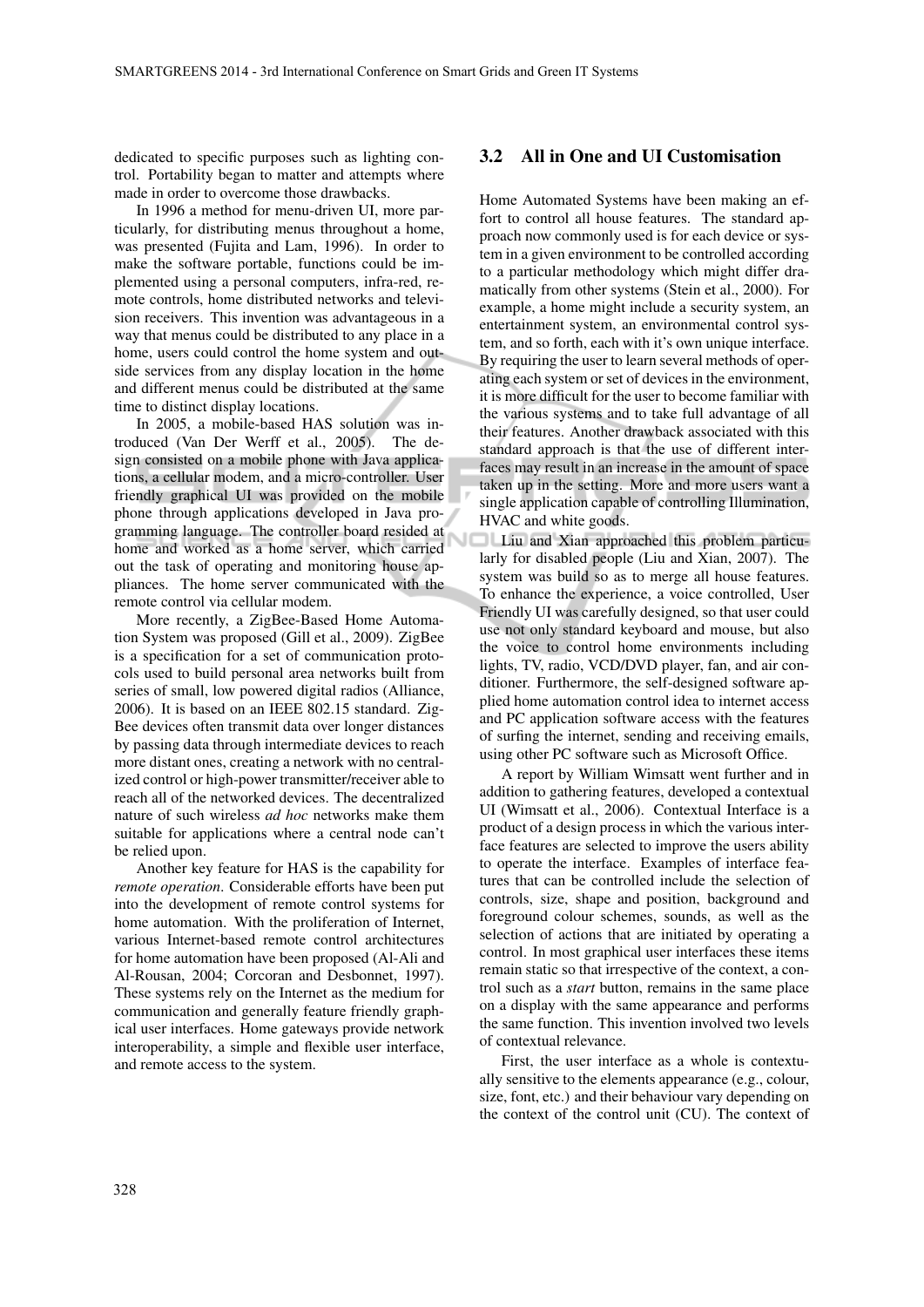Table 1: Systems Comparison. Each column represents the dimensions analysed while the lines represent the systems/works mentioned on the previous sections.

|                          | <b>Portability</b> | <b>Remote Access</b> | All-in-One | <b>Custom UI</b> |  |
|--------------------------|--------------------|----------------------|------------|------------------|--|
| <b>Menu Driven UI</b>    |                    | --                   |            | $-$              |  |
| <b>Mobile-based HAS</b>  |                    |                      |            | --               |  |
| Zig-Bee                  |                    |                      |            | -                |  |
| <b>HAS for Disabled</b>  |                    | $\sim$               |            | --               |  |
| <b>HAS Contextual UI</b> | $-$                |                      |            |                  |  |

the CU is represented by state information known to it, including context-specific and global information known to a single or multiple CU's in a system.

And second, individual elements are themselves made contextually sensitive. In a particular implementation, contextual sensitive interface elements include interactive screen elements such that a single screen element can simultaneously display information about the context (e.g., current temperature, sound volume, light level, etc.) as well as implementing behaviour to send messages to a controlled system that can affect the displayed information (e.g., a thermostat, an entertainment system, or a lighting subsystem). **IENCE AND** ECHN

# 3.3 Discussion

In order to identify the common issues and strengths of each work described during this section, a comparison was made. Table 1 shows the results of the analysis based on the details of each work. To facilitate the comparison, a convention of symbols with different meanings were defined:

- "<sup>+</sup>" the system fully supports the feature to be evaluated;
- "+/-" the system partially supports the evaluated feature;
- "-" either the system does not support the feature that is being tested or the work does not present any information regarding the evaluated dimension.

Examining the table we can see that each dimension has different results. Regarding portability, we can verify that all of them, excluding the work of William Wimsatt (Wimsatt et al., 2006) (which doesn't present any information related to this dimension), are portable. The systems were built in a way that allows users to access it in different devices. Some of them use infra-red, remote controls and home distributed networks to accomplish this feature. In contrast, almost none of them are customisable.

UI Customisation is the common issue among most systems. When building User Interfaces, systems tend to create fixed layouts that they believe

to be ideal, usability wise. To surpass this problem, Contextual User Interfaces was used (Wimsatt et al., 2006). Contextual Interface is a product of a design process in which the various interface features are selected to improve the users ability to operate the interface. Examples of interface features that can be controlled include the selection of controls, size, shape and position, background and foreground colour schemes, sounds, as well as the selection of actions that are initiated by operating a control.

Forcing a user to have a system that controls irrigation, another that controls water and another for illumination nowadays is not viable. Companies understood this problem and made an effort to join all those systems into one, requiring the user to adapt a single UI. According to table 1 we can see that all of them took this problem into account and gather all the functionalities.

The last analysed feature was the remote access. In the last few years, companies have been trying to make their software as accessible as possible, using the network as an asset. According to the table, results vary from work to work.

# **EVALUATION OF EXISTING** SYSTEMS

HAS has been growing exponentially in the last years. The proof relies in the various Automation Systems available in the market. The last few years there's been an increase of requests to implement Integrated Control Systems (or Smart homes) and at the same time, an increase of companies capable of providing and supporting those systems. In order to evaluate existing systems we've decided to choose six HAS that stood out among the others: mControl, HomeSeer, Control4, PowerHome2, Vivint and ActiveHomePro.

#### 4.1 Evaluation Method

In order to fairly evaluate the systems we there was a need to define a set of points (or dimensions) of evaluation, each of them containing a set of specific features. For every dimension of evaluation, a system can get minimum score of 0 or a maximum of 5. We decided to also include an "Observations" criteria, that allows the system to gain or loose 0.5 points. If we find features that we did not take into account in our evaluation but are worth mentioning, whether it's good, bad or some detail, it will be considered.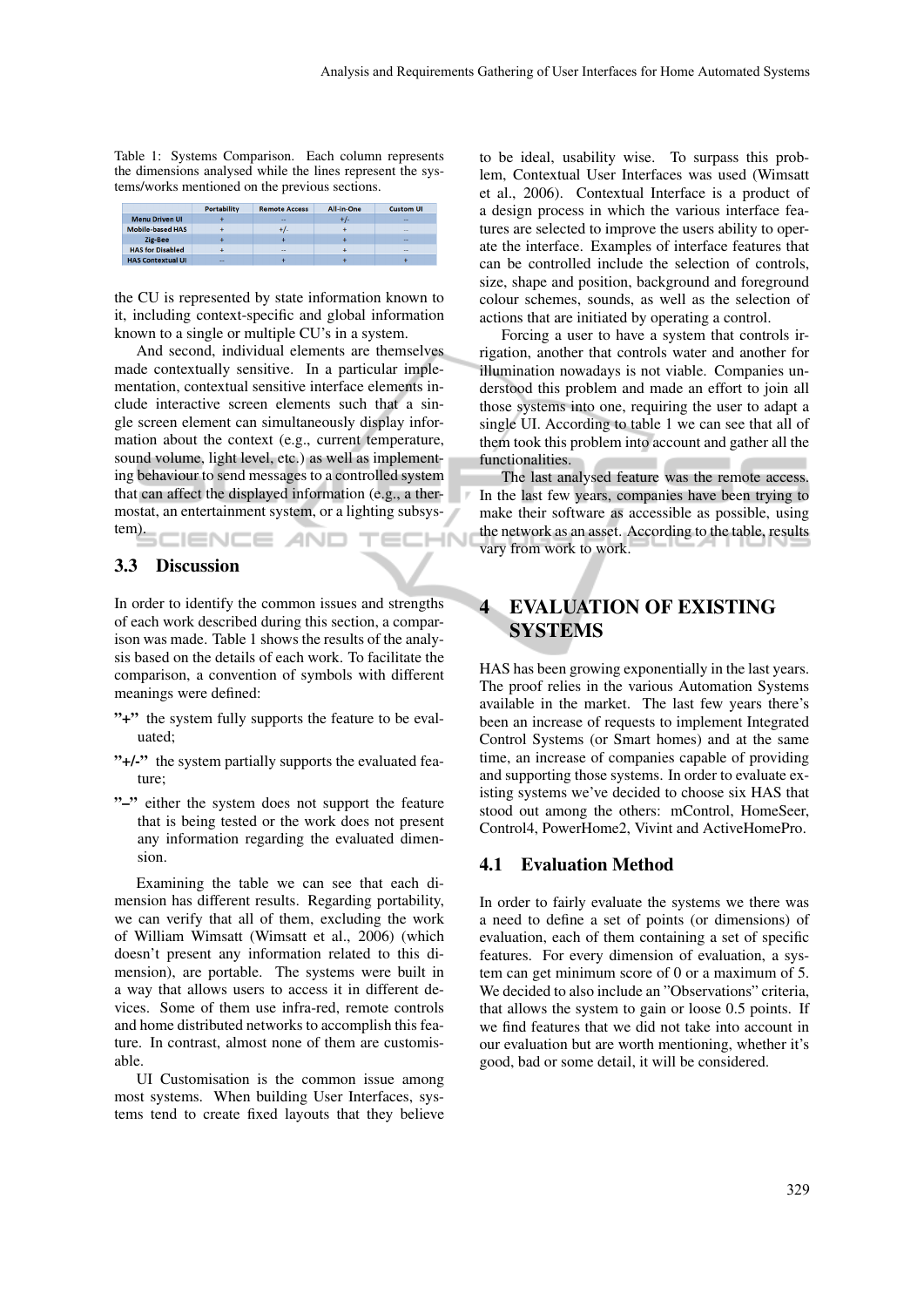#### 4.1.1 System Features

This evaluation point will take into account house features that the system allows you to control. For evaluation purposes, we consider that are four essential features:

- Lighting and illumination of the whole house. The system should also give the possibility to control brightness;
- Heating, Ventilation and Air Conditioning(HVAC) The software should be able to control home's heating and cooling system as well as give information about current state;
- Motion Sensors allows the system to detect movement or monitor occupancy status throughout the house. This feature, combined with any other, can be very helpful to support other functionalities;
- White Goods or whiteware, relates to heavy consumer durables such as air conditioners, refrigerators, stoves, etc., which used to be painted only in white. Despite their availability in varied colours now, they are still called white goods;

#### 4.1.2 User adaptability

The UI has to be clever enough to adapt users demands. In this point, for the software to get the maximum score it has to able to schedule events (timed events) so the user has the ability to prepare everything with no worries. It has to have scenarios. A scenario is a feature that allows the user to control the space around him (Spatial Control Abstraction). They trigger multiple events at the same time with a single button.

The last two points of evaluation are UI Customisation and Session-based application. The first one concerns the UI's ability to be modified. Letting the user customise the main panel, enabling a favourites section/tab are two features to be taken into account. As for the second one, it is related to the capacity of the system to distinguish between different users inside the same house. If each user has it's own username and password the system would be able to collect different types of data, identifying the person that has spent most water and/or energy in the house or even be able to give suggestions based on what it has learned.

#### 4.1.3 Ease of Use, Help and Documentation

Concerning the Ease of Use of an application, we rated each product on its ability to produce an intuitive user interface based on its Commands Organiza-

tion. If the application uses tabs, buttons with intuitive icons, colour scheme to facilitate the differentiation between functionalities and so on. Overcomplicated processes and clunky interfaces caused systems to rank lower in this category. Another point is the Remote Access. Nowadays it is crucial that the user is able to access the application from anywhere in the world. The most usual devices that should give access are desktop computers, laptops and smartphones. The last point to be evaluated is Voice Recognition. The user shouldn't be obligated to carry his device around the house. Once he is inside he wants to communicate with it in order to satisfy his/her needs. Voice recognition allows that to happen and shows to be an extremely valuable point for this evaluation.

As for Help and Documentation, we ranked each system on the customer service options that it provided, including tutorials, user manuals, online documentation and phone support. Less common features like a live chat option and user forums can also be included.

# 4.2 Systems Evaluation

#### 4.2.1 mControl v3

mControl was build thinking of all the devices a house can possibly have. This product can control Lighting, HVAC, security systems, IP cameras, irrigation systems, A/V systems, window shades and much more.

This software allows the users to choose from preset scenarios that can trigger multiple functionalities at the same time. Some of them can be automatically initiated if certain conditions are met (Sunset/sunrise events or even timers). Alternatively, you can program your own scenarios.

There isn't, however, any way to customise the UI itself, meaning, buttons layout, main menu preferences. Another flaw of mControl is that it cannot be session oriented (login/logout) and that does not allow us to know for sure who is spending what and at what rate. For example: if the software alerts the user that this week there was an increase of 30 percent on electricity there is no way to know who is accountable for that, making it hard to control or reduce that percentage.

The interface is clean and intuitive: they mostly use tabs to organise commands and abilities. There are already a pre-set role of scenarios that the user can use. These scenarios can be activated through voice recognition functions. The remote access is very useful and a big advantage because it allows the user to access the local panel by using a pc, laptop, a touchscreen device with internet connection, smartphones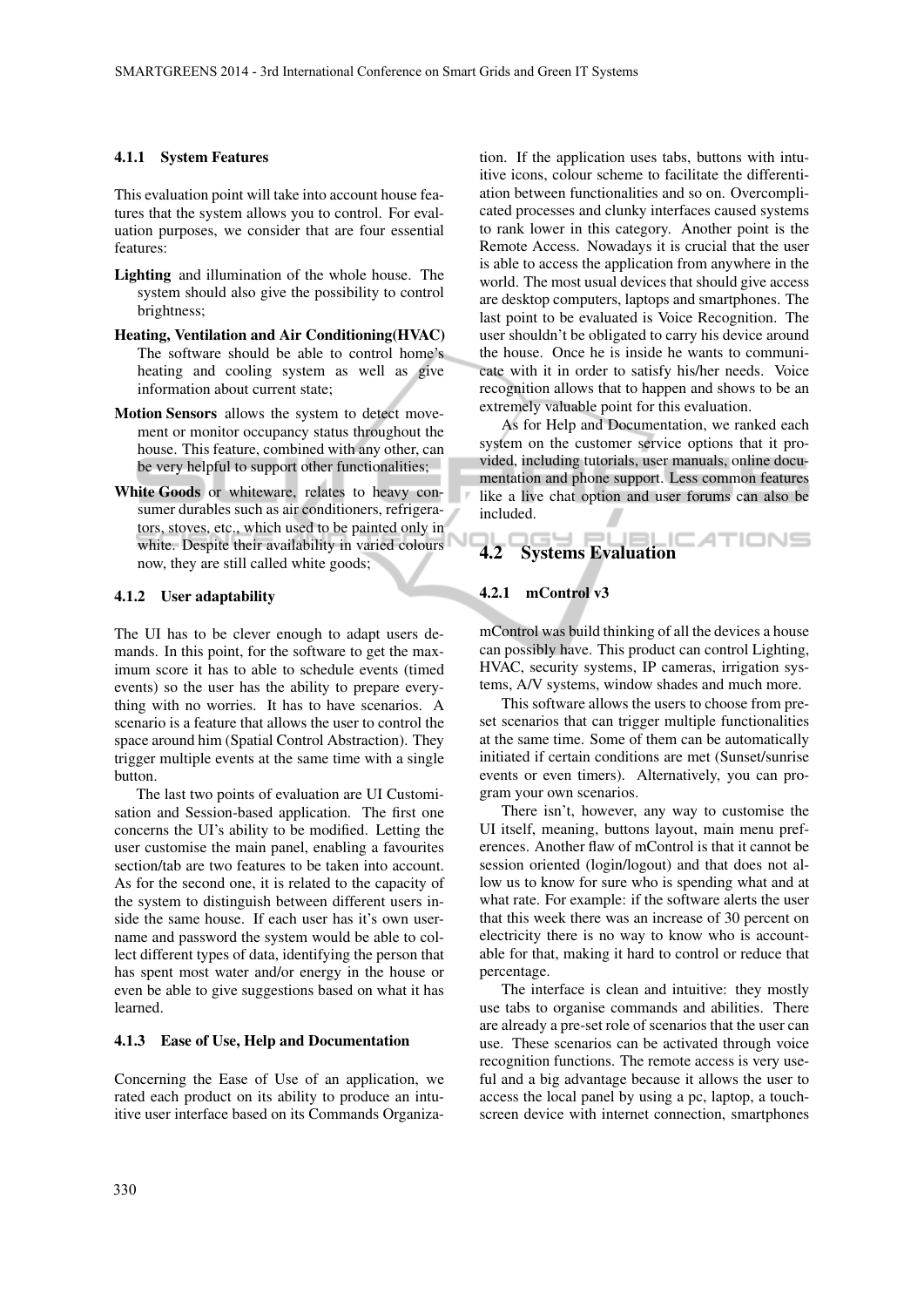or browsers.

mControl is sold in modules. There is a mandatory Base Module that can be extended with Energy Management, Media Control and Professional Modules. Besides providing mobile application to access this software, mControl also is iTunes and Windows Media Center compatible. That means that you can program to turn on your tv or make it part of a scenario.

Help and Documentation is the Achilles tendon of this system. They do not offer interactive tutorials, nor phone support. Besides the user manual, mControl offers email support, online forums and FAQs and live chat option with customer service.

#### 4.2.2 HomeSeer

HomeSeer includes all the features we were looking for and many more. It has a set of scenarios that you can customise and trigger either manually or automatically. You can even include the motion sensors in your scenarios. For example, when you pull your car out of the garage, all the lights turn off and the alarm system is activated.

Just like mControl, HomeSeer also does not allow the user to customise the UI and is not session-based. This system is known for their emphasis on ease of use. In this case, the software separates different functionalities using tabs and colour schemes, making it easier to find features. It also has voice recognition commands, as long as you implement a specific microphone throughout the house and supports remote operations.

The HomeSeer system is compatible with an enormous variety of popular and niche programs. It supports all of the major media management applications, like iTunes, Windows Media Player and Windows Media Center.

As for Help and Documentation, it offers everything we analysed and more. They have a tutorial that you can access easily through their website and a FAQ section. They also give phone support.

#### 4.2.3 Control 4

Like the previous systems, it meets all the requirements of house features we were looking for. It has Audio and Visual control systems to complement. The big contrast between Control 4 and the previous systems is the lack of compatibility with other programs.

Control4 allows to schedule events and create custom scenarios with complex triggers (involving various functionalities from different tabs). Drawbacks: lacks compatibility with other programs, it is not customisable (in terms of UI) and is not session-based.

This system is the first one of our analyses that does not meet all requirements we established for Ease of Use. The command organization is made mostly through colour schemes and their remote access allows you to control the system any part of the world. However, it does not support voice recognition.

Help and Documentation is very poor. It only has User Manual and a FAQ section on their website to help customers in trouble. Does not have telephone, email or live chat support, making this system the worst between all the analysed ones for this dimension.

#### 4.2.4 Power Home

The first one that does not meet all the basic requirements of our system features analysis, PowerHome is still able to cover the following house features: Lighting, Motion Sensors and most of the White Goods.

PowerHome allows the basic of scheduling events and has a pre-set number of scenarios that cover most of the user needs. It also does not allow the user to customize his UI and is not session-based.

The UI it seems to be confusing. They do not separate clearly all the features they provide nor use any kind of understandable scheme to ease the use of the application. It is not User Friendly, it is actually overwhelming and cluttered. The system offers limited support for external modules, and it doesn't have mobile applications. It offers a comparable user experience to HomeSeer, providing a clean and easily understandable interface.

When it comes to help and documentation they do not have tutorials or phone support, however they have a live chat option, user manual and a forum that can respond to almost every doubt you might have.

#### 4.2.5 Vivint

The most impressive part of Vivints home automation system is its integration with their security systems. The Go!Control panel that comes with every Vivint system serves as the central hub for all activity, including announcements of time-based triggers and device activations. You are given more control over your devices through their online control panel. In the web-based application, you can create and modify time-based and scripted triggers for all of your devices.

Vivint is the only one of our analysis that offers something similar to session-based software. As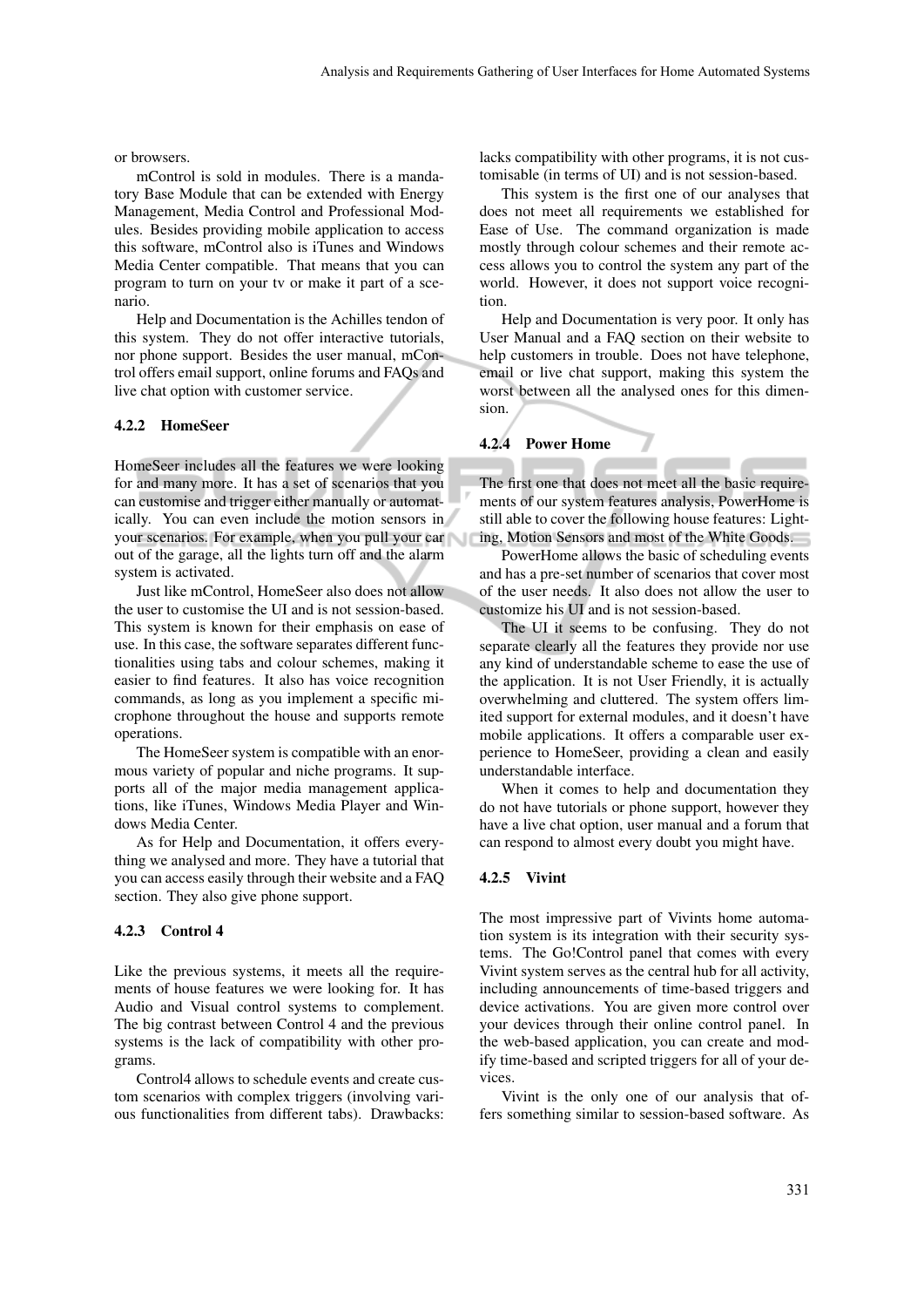mentioned before, the point of working with a login/logout system is for the system to acknowledge who did what and provide ways to control the consumption and every kind of expenses of the house. It allows each user to have distinct codes when using the software. With this we have a way to know who spend what and when. The disadvantages of the product are the inability to offer Software Integration and not allowing UI Customization.

It has a very good command organization, using tabs and explicit icons to clearly distinguish between all the features it can provide. The system also provides mobile applications on several platforms that you can use to control your devices from any location with an internet connection, though you cannot create or modify triggers or events from the mobile application. Vivint does not offer voice recognition commands.

In Help and Documentation point, this software is above average. Although it doesn't offer tutorials, besides user manual, FAQ section and phone support, it allows you to clear your doubts or issues through email (email support).

#### 4.2.6 ActiveHome Pro

This system is the product of the home automation manufacturer X10s. Despite the extensive know-how backing the product it presents great lack of compatibility with other programs and devices. When it comes to house features it only includes Lighting and White Goods. There are no motion sensors or HVAC control, making the triggers and scenarios very limited.

ActiveHome Pro includes timed triggers and generic event triggers, like sunrise/sunset events. It is also possible to use events to create scenarios, as with other products. The system does not offer voice recognition or remote access. This lack of remote access is one of the more confusing things about Active-Home Pro. All scenarios, triggers, programming and management must take place at the console or computer that you set it up on. This drawback significantly damages the usability of the product, limiting to a very narrow set of potential uses.

As for Help and Documentation, it brings every option to the table from email support to a FAQs section to user forums. They offer a vast selection of customer support options.

#### 4.3 Results and Discussion

After the previous analysis it is clear that most of the systems include, either in modules or as a whole package, all the house features we were looking for. We Table 2: Overall systems comparison. Horizontally, an individual score is presented, according to each dimension of evaluation. the last cell of each line represent the total score of each system. Vertically, the last cell represent the sum of all the points acquired in a specific dimension. Darker cell represents the best dimension and system. Grey cell represent the system and dimension with the lowest total score.

|                  | <b>Points of Evaluation</b> |                           |             |                               |      |
|------------------|-----------------------------|---------------------------|-------------|-------------------------------|------|
| <b>Products</b>  | <b>System Features</b>      | <b>User Adapatability</b> | Ease of Use | <b>Help and Documentation</b> |      |
| mControl         |                             | 3,5                       | 4,5         | 3,5                           | 16.5 |
| HomeSeer         |                             | 3.5                       |             |                               | 18.5 |
| Control 4        |                             |                           |             |                               | 14   |
| PowerHome        |                             | 2.5                       |             |                               | 12.5 |
| Vivint           |                             | 3,5                       |             |                               | 16,5 |
| ActivateHome Pro |                             |                           | 1,5         |                               | 10,5 |
|                  | 26                          | 18                        | 21          | 23,5                          |      |

need to take this information into account since our solution will be based on what most system possess.

According to table 2, the low scores presented on user adaptability are due to the lack of flexibility regarding UI customization. None of the presented systems offers that option to the customer. Users should be able to customise as they see fit, in order to get to the functionalities they use the most the fastest way. The other reason making this point with an average score is the fact of not being session-based applications. Most of the systems allow the user to access the software remotely. However not all allow voice commands. Tabs seem to be the preferred way to organise functionalities.

Finally, the last point analysed, help and support, showed to be a bit controversial. There are some systems with low scores on system features, user adaptability and ease of use but offer great ways to solve problems. The less the user uses help and documentation, the better he knows how to use the software. This doesn't mean we can ignore documentation or warning messages. We have to let the user know what he's doing in order to avoid making him search for the answers.

# 5 SOLUTION PROPOSAL

#### 5.1 Action Steps

The research of this document, specially with respect to the conclusions drawn from our analysis of the related work, resulted in a set of requirements and assumptions in which the work is based. Some will still call for the opinion of our target users.

We know that the application is for domestic use, meaning, different age groups will interacting with it. Therefore, the UI should be User Friendly, look familiar to the user and easy to understand. The goal is to respect all the usability heuristics defined by Jakob Nielsen.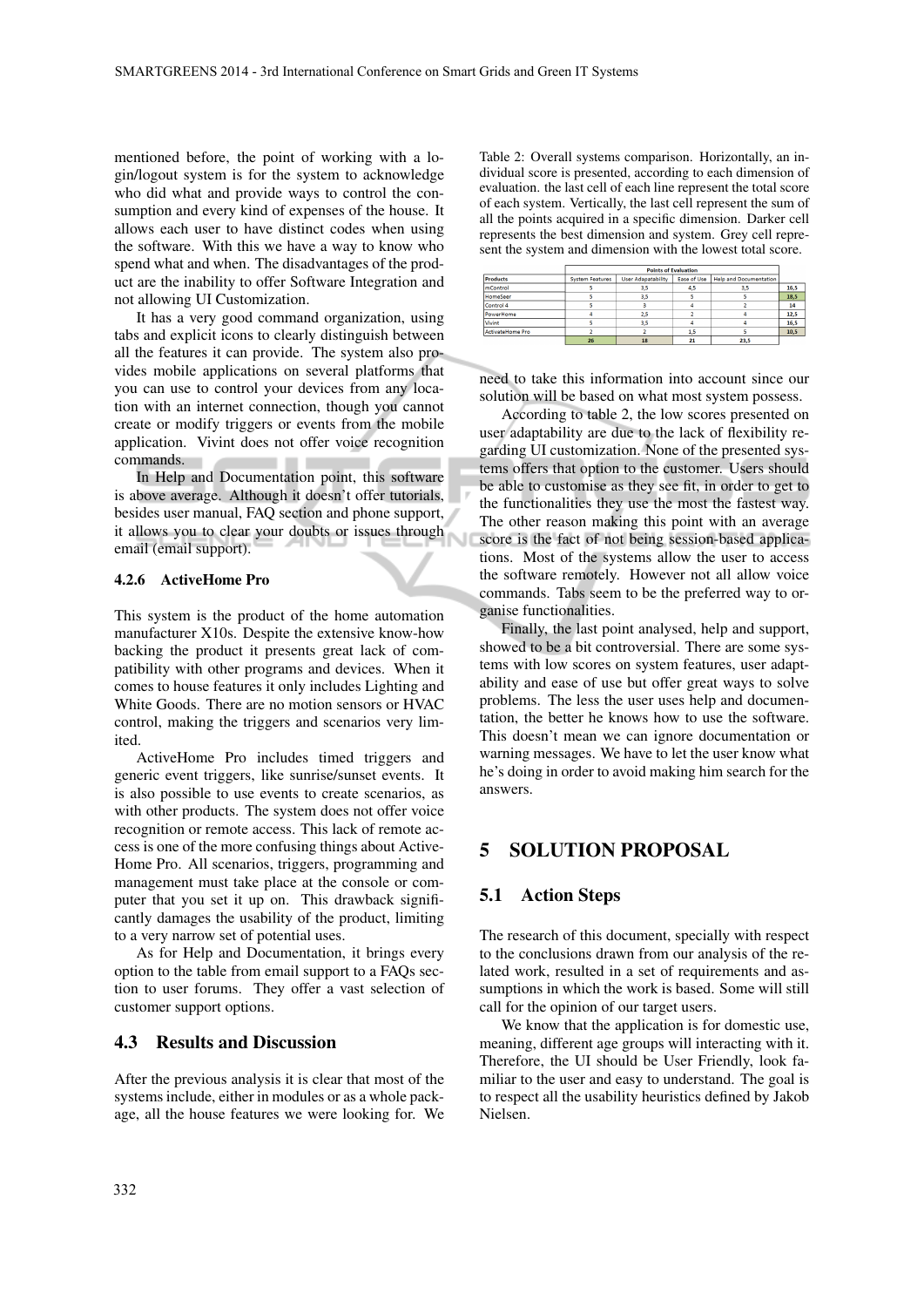

Figure 1: Main panel mockup. From top left: Illumination, Scenarios and Scheduled Events, HVAC, Favourites, Gadgets. In the middle of the screen there is a energy consumption bar where the user can see the amount of power watts spent in the house and the amount he contributed.

Another aspect we have been pointing out is the need to differentiate each user within its own house. This means that, whatever other functional requirements it might have, it has to be session-based. Taking into account previous research, this can be achieve with simply making the users register in the system in order to be distinguished.

Other functional Requirements will be subject of evaluation: Features like illumination, HVAC and White Goods. The application should also allow users to choose from presets, edit and/or create scenarios. Scheduling events it is also important. Besides that, the application should be able to verify spacial occupation through motion sensors (either inside or outside the house) so it can help regulate Illumination or simply for security reasons.

#### 5.2 User Interface Mockups

To study our solution proposal, we have developed mockups that sketch the final interface. Figures 1, 2 and 3 present three of them.

The first one (figure 1) shows the UI main panel, containing 6 buttons: Illumination, HVAC, Scenarios, Favourites, Schedule Events and Gadgets. In the middle there is what we call a consumption bar where the user can see how much electricity was spent in general (in this case 178Kwh) and, at the same time, how much that specific user spent (45Kwh). If the user scheduled any events, the main panel will present a numeric notification referring to the number of events scheduled that are due to start.

As for figure 2, shows the Illumination tab. This layout can be seen every time a user chooses the Illumination button. On the left side, the UI will present the number of available lights in the compartment the user is (it will be possible thanks to the motion sensors and occupancy verification), meaning, this UI will change according to the room you are in. Besides that, the application will show a status of all lights in



Figure 2: Illumination mockup. On top all the tabs representing main menu buttons. The left side shows all the Family Room lamps and their brightness. Below the three buttons, turn off, dim and turn on, are actions that can be taken only for that compartment. The right side shows all the other house divisions and the intensity of illumination (if any).



Figure 3: Scenario mockup. On top all the tabs representing main menu buttons. On the left side shows two default scenarios: morning and sleep (selected). In the middle are the specifications of the selected scenario. The right side shows all the custom scenarios created by the user.

the house, whether they are switched on or off and the total power watts of all the lamps.

Finally, 3 buttons will be available for quick action:

- 1. Turn Off Turns off all the lights in the compartment the user is.
- 2. Dim Dims the lights in order to adjust the brightness.
- 3. Turn On Turns all the lights of the current compartment on.

At last, figure 3 represents the layout for the Scenarios button. The UI is clearly divided into three parts: the default scenarios, i.e., the ones already defined by the application itself and present no matter who's the user, details, representing the details of the chosen scenario. In this case we can see that the sleep scenario will turn off all gadgets, turn the Air conditioner to 20 degrees and turn off all the lights. Finally, the my Scenarios part shows the custom scenarios. This part may vary depending on what the user set up. It also allows the user to edit any scenario or create more.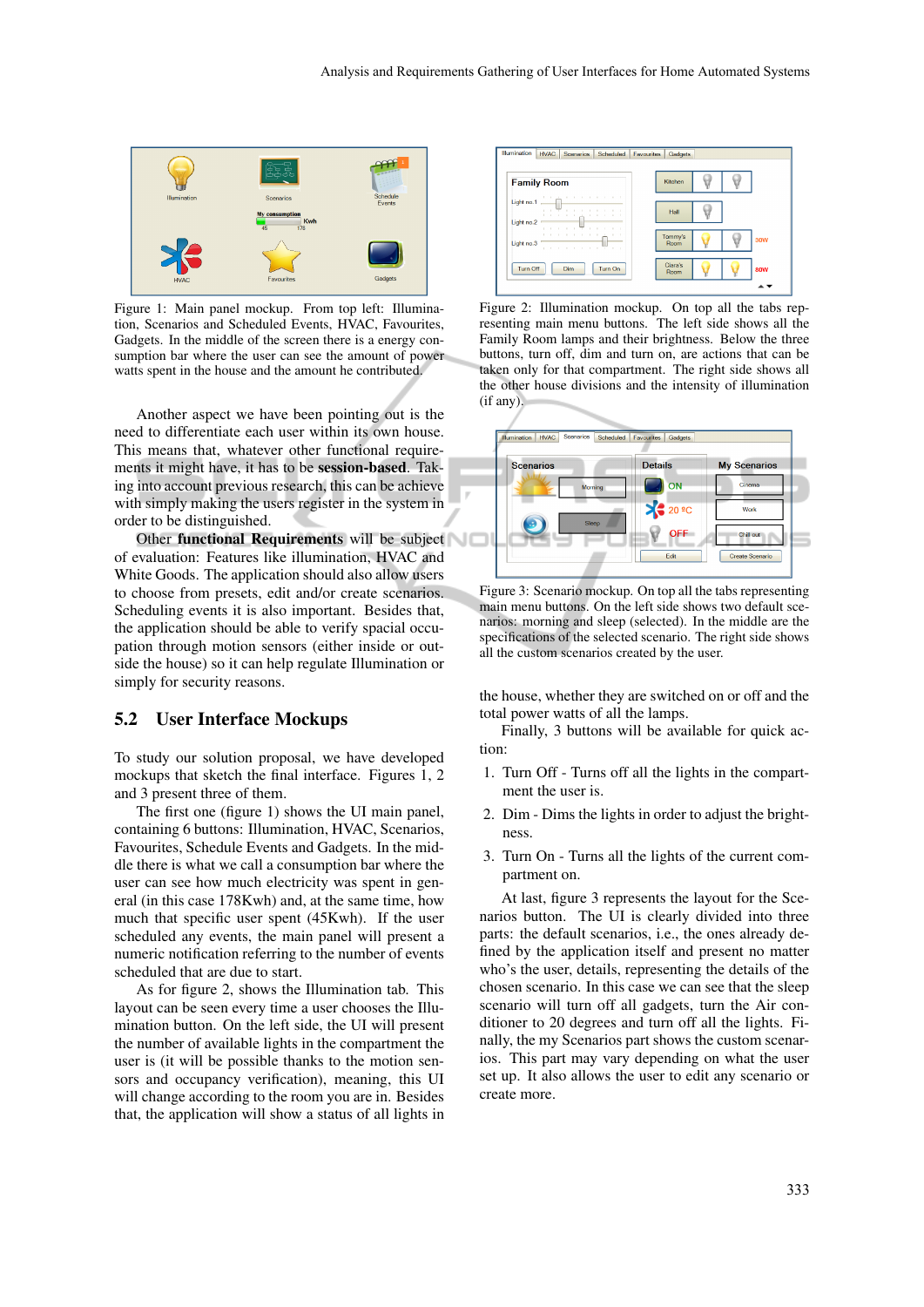#### 5.3 Evaluation

To validate our solution proposal we have decided two ways to evaluate it: Target users feedback and evaluation metrics.

Target users can be divided in two types: the ones that already had experiences with other interfaces for Home Automated Systems and the ones that never had any kind of experience with this type of systems. The first ones are able to give feedback, comparing it with other systems. Not only they can point out design flaws, but they can also give advice based on ideas from other HAS. As for users that never used interfaces for HAS before, they can give a different perspective, usability wise. Since they do not have any terms for comparison, reviews are going to concentrate on the level of satisfaction and comfort our User Interface offers.

In the previous section of this document, an analysis of existing systems was made. The evaluation was based on the following dimensions: System features (Illumination, HVAC,etc.), user adaptability, ease of use and help and documentation. We are going to use these dimensions and compare the same systems that went through this evaluation.

With this two validations we are capable of validating our solution proposal not only with target users but also with systems that are well rated in the Home Automation market.

### 6 CONCLUSIONS

Feedback issues regarding User Interfaces for Home Automation Systems were presented. This paper aims to solve some of them, mainly: Hysteresis, Manual Override and Notion of progress and completion.

So far we have studied previous attempts to solve this problem, understood the dimension of it and conducted a study with existing HAS in the market and analysed the results regarding a set of evaluation methods defined by us. Furthermore we designed a set of mockups capable of simulating some of the feedback problems we aim to solve.

However, the proposed approach is yet to be evaluated in real life settings. We believe that the current mockups can be enhanced by a number of ways. For future work we intend to test the designed mockups in order to get users feedback.

We think that our effort in this project is a cornerstone that can inspire the building of more sophisticated and usable UI's for HAS in the near future.

# REFERENCES

- Al-Ali, A.-R. and Al-Rousan, M. (2004). Java-based home automation system. *Consumer Electronics, IEEE Transactions on*, 50(2):498–504.
- Alliance, Z. (2006). Zigbee specification. *Document 053474r06, Version*, 1.
- Baecker, R. M. and Buxton, W. (1987). Human-computer interaction. *A multidisciplinary up*.
- Bevana, N., Kirakowskib, J., and Maissela, J. (1991). What is usability? In *Proceedings of the 4th International Conference on HCI*.
- Bowden, S. and Offer, A. (1994). Household appliances and the use of time: the united states and britain since the 1920s1. *The Economic History Review*, 47(4):725– 748.
- Brown, P. J. (2003). *Software portability*. John Wiley and Sons Ltd.
- Carroll, J. M. (1991). *Designing interaction: Psychology at the human-computer interface*, volume 4. CUP Archive.
- Corcoran, P. M. and Desbonnet, J. (1997). Browser-style interfaces to a home automation network. *Consumer Electronics, IEEE Transactions on*, 43(4):1063–1069.
- Davidoff, S., Lee, M. K., Yiu, C., Zimmerman, J., and Dey, A. K. (2006). Principles of smart home control. In *UbiComp 2006: Ubiquitous Computing*, pages 19–34. Springer.
- Fujita, Y. and Lam, S. P. (1996). Distribution system and method for menu-driven user interface. US Patent 5,500,794.
- Ghanam, Y., Shouman, M., Greenberg, S., and Maurer, F. (2009). Object-specific interfaces in smart homes. Technical report, Citeseer.
- Gill, K., Yang, S.-H., Yao, F., and Lu, X. (2009). A zigbeebased home automation system. *Consumer Electronics, IEEE Transactions on*, 55(2):422–430.
- Han, J., Yun, J., Jang, J., and Park, K.-R. (2010). User-friendly home automation based on 3d virtual world. *Consumer Electronics, IEEE Transactions on*, 56(3):1843–1847.
- Harper, R. (2003). *Inside the smart home*. Springer.
- Humphries, L. S., Rasmussen, G., Voita, D. L., and Pritchett, J. D. (1997). Home automation system. US Patent 5,621,662.
- Johannsen, G. Human-machine interaction.
- Krueger, C. W. (1992). Software reuse. *ACM Computing Surveys (CSUR)*, 24(2):131–183.
- Liu, D. and Xian, D. (2007). Home environmental control system for the disabled. In *Proceedings of the 1st international convention on Rehabilitation engineering & assistive technology: in conjunction with 1st Tan Tock Seng Hospital Neurorehabilitation Meeting*, pages 164–168. ACM.
- Mayhew, D. J. (1999). The usability engineering lifecycle. In *CHI '99 Extended Abstracts on Human Factors in Computing Systems*, CHI EA '99, pages 147–148, New York, NY, USA. ACM.